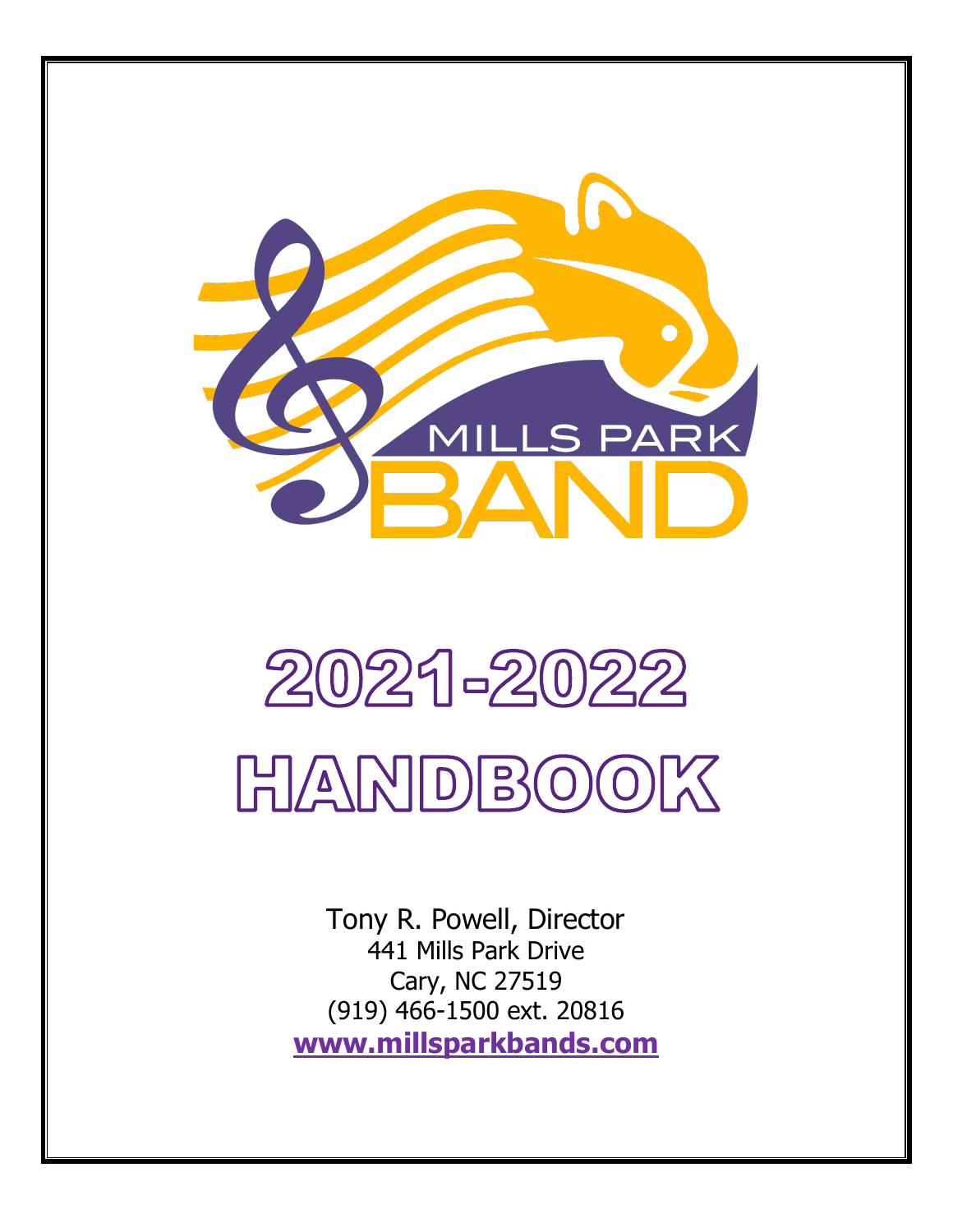# Welcome

August 17, 2021

Dear Students and Parents:

Welcome to the Mills Park Middle School band program! With the right mindset and work ethic, students in our program can accomplish much in the way of musical excellence. Our aim is two-fold: to educate children through music performance and to instill a lasting appreciation of music in our students.

In an effort to meet these objectives, our program offers a wide range of educational and performance opportunities, both academic and extra-curricular in nature. This handbook is designed to inform parents and students of the expectations and opportunities of the Mills Park Middle School band program. **After reading all the applicable sections of this handbook, please complete and return the necessary forms, found in your child's band folder, by the following date:**

#### **Thursday, August 26 (7th and 8th grade students) Thursday, September 2 (6th grade students)**

I am happy that you as parents and students have chosen to be a part of our band program at Mills Park Middle School. It is my firm belief that, as with any other worthwhile endeavor, students can gain from band what they are willing to put into it. With dedication and hard work, band can be one of life's most rewarding experiences. It is my sincerest hope that through this program, young people will gain a deep appreciation for music as well as individual integrity and pride in their own accomplishments. I look forward to a very successful year as we strive to achieve our maximum musical potential here at Mills Park.

Sincerely,

 $\pi$ R. Prulf

Tony R. Powell [tpowell2@wcpss.net](mailto:tpowell2@wcpss.net)  *Don't forget the number "2"*

# Index of Topics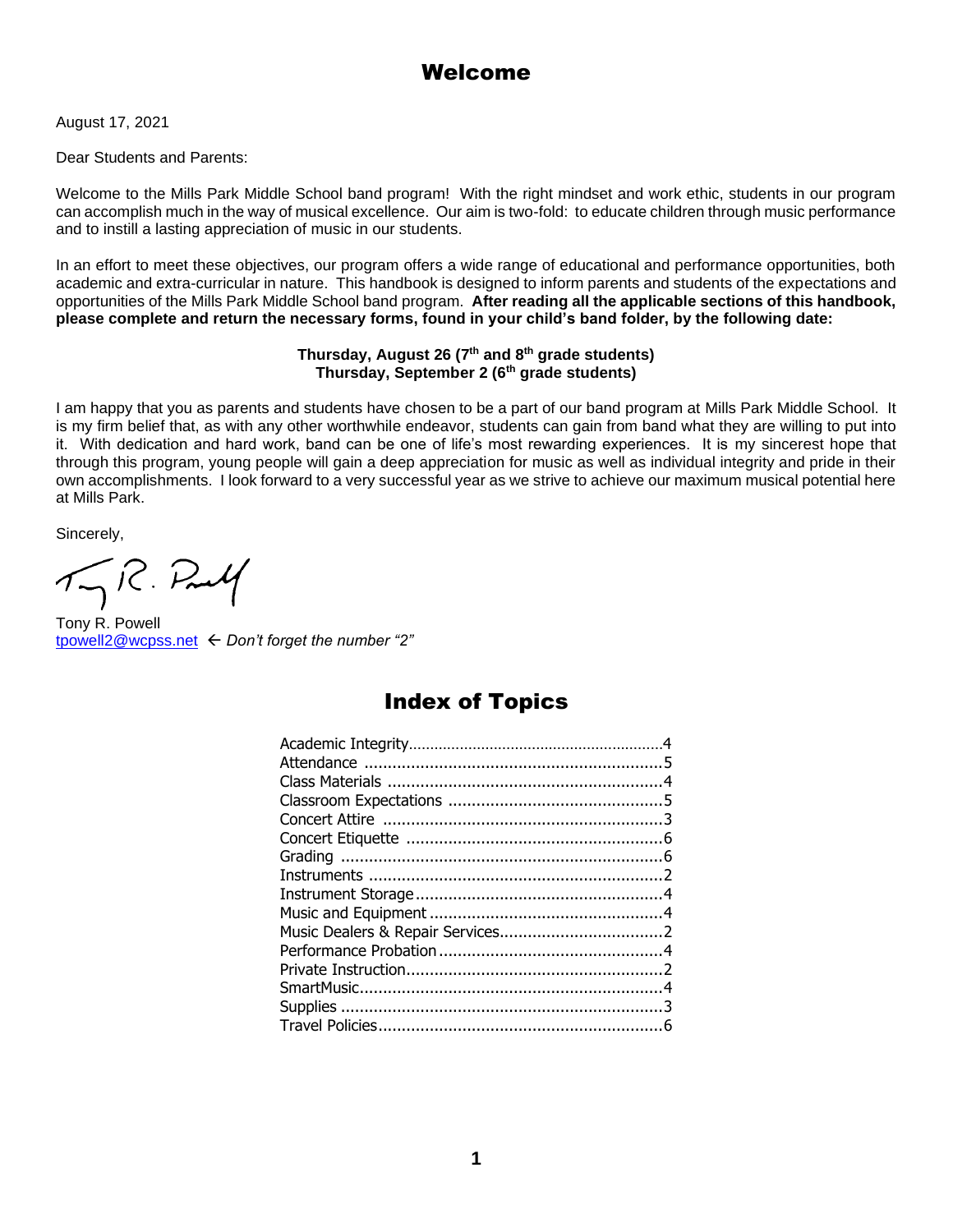# General Information

## **Philosophy**

Band is an incredibly valuable component in a child's education for three reasons:

First, music is an important discipline in its own right. The arts help define our humanity, and their creative and expressive qualities help shape a child's mind in ways that other disciplines simply cannot.

Second, music reinforces what students learn in other disciplines. Mathematical concepts are reinforced through rhythm and form. Scientific principles are reinforced through study of the acoustical properties of instruments, pitch, and ensemble. Language skills are reinforced in the vast vocabulary utilized daily by musicians. Historical and multi-cultural understanding is reinforced through the study of composers and the performance of a varied repertoire. Critical thinking and problem-solving skills are developed regularly through practice and performance.

Third, social skills and citizenship are taught through participation in an ensemble. Responsibility, independence, and cooperation are traits that band students must master in order to be successful. Band students also learn the importance of setting goals, developing a plan of action, and working hard to achieve those goals.

#### **Instruments**

Each student is expected to furnish his own instrument by purchasing or renting from one of the area music stores. The school has a few of the larger instruments that will be assigned to individuals in  $7<sup>th</sup>$  or  $8<sup>th</sup>$  grade, and in some cases late  $6<sup>th</sup>$ grade. Students using a school-owned instrument must fill out an instrument loan form and are responsible for the care of that instrument and any damages that occur. It is recommended that any instrument not covered under a rental insurance plan be placed on a home-owners insurance policy. Please place an identification tag on the instrument, complete with name, address, and phone number. Parents are encouraged to keep the instrument brand name and serial number on file at home as well.

## **Music Dealers and Repair Services**

Necessary supplies (mallets, reeds, oil, method book, etc.) may be purchased at either of the following:

| Music and Arts (retail store)<br>919-854-0024<br>426 Crossroads Boulevard, Cary      |  |
|--------------------------------------------------------------------------------------|--|
| Music and Arts (repair shop)<br>5950 Poyner Village Pkwy, Raleigh<br>919-872-1601    |  |
| Big Note Music (mobile repair shop)<br>www.bignotemusic.com<br>919-616-7100          |  |
| 919-615-3117<br>Flying Squirrel (woodwind repair)<br>2828 Capital Boulevard, Raleigh |  |
| Morse Repair (brass instrument repair) by appointment only<br>919-624-1623           |  |
| Sweeney Brass (brass instrument repair) by appointment only<br>919-617-6340          |  |
| Case Closed (instrument case repair) www.case-closed.us<br>919-859-3133              |  |

## **Private Instruction**

Private lessons, while not a requirement for all instruments, are *strongly* encouraged for students of all ability levels. As a student improves, a greater collection of literature becomes available to him and will enable him to excel, which in turn improves the band. With the aid of private instruction, students also find greater opportunity through experiences like allcounty, all-district, and all-state band. Students who find themselves struggling to keep up with class requirements should expect to take private lessons since Mr. Powell's one-on-one time with students is severely limited. A list of local private instructors is available at [www.wakecountybands.com,](http://wakecountybands.com/) under the "resources" tab. Another great list is located at [www.philharmonic-association.org/private-teachers.](http://www.philharmonic-association.org/private-teachers)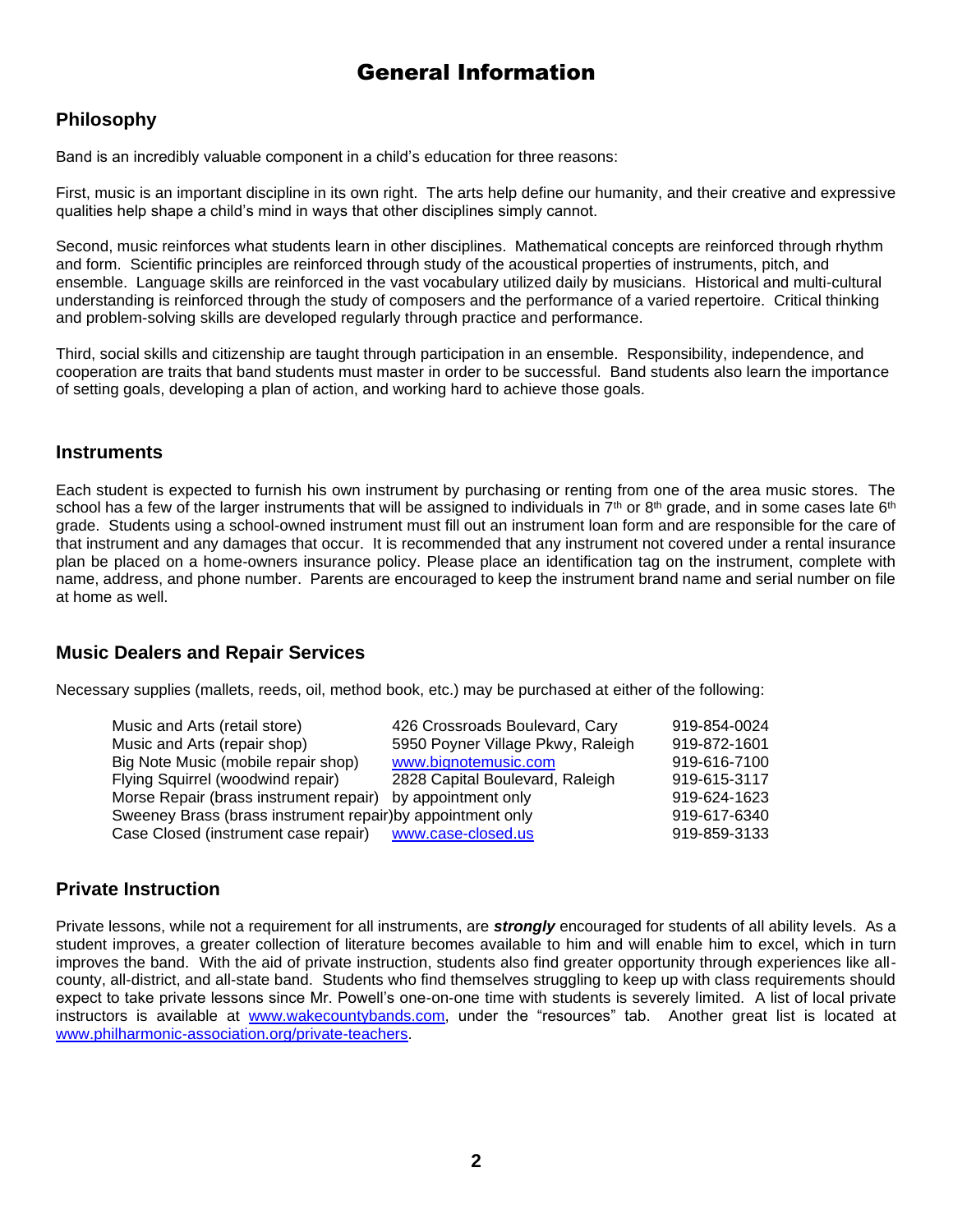# **Supplies**

All students should purchase a *folding wire music stand* for home practice. Additionally, there are cleaning supplies and accessories that are needed for each instrument, as listed below:

| <b>FLUTE</b>         | cleaning rod, 2 lint-free cloth handkerchiefs                                                                           |  |
|----------------------|-------------------------------------------------------------------------------------------------------------------------|--|
| <b>OBOE</b>          | cleaning swab, cork grease, soft cloth, small water container,                                                          |  |
|                      | reeds (consult private instructor as to brand and thickness)                                                            |  |
| <b>BASSOON</b>       | cleaning swab, cork grease, soft cloth, small water container,                                                          |  |
|                      | reeds (consult private instructor as to brand and thickness)                                                            |  |
| CLARINET/            | cleaning swab, cork grease, soft cloth, reed case for 4 reeds,                                                          |  |
| <b>BASS CLARINET</b> | Vandoren (2.5) or Mitchell Lurie (3) reeds                                                                              |  |
|                      | cleaning swab, cork grease, soft cloth, neck strap, reed case for 4 reeds,                                              |  |
| <b>SAXOPHONE</b>     | Vandoren or Hemke reeds (thickness: 3)                                                                                  |  |
| <b>TRUMPET</b>       | valve oil, tuning slide grease, cleaning snake, mouthpiece brush, mutes as needed                                       |  |
| <b>HORN</b>          | rotor valve oil, tuning slide grease, cleaning snake, mouthpiece brush                                                  |  |
| <b>TROMBONE</b>      | slide cream (not oil), spray bottle, tuning slide grease, cleaning snake, mouthpiece brush                              |  |
| <b>BARITONE/TUBA</b> | valve oil, tuning slide grease, mouthpiece brush                                                                        |  |
| <b>PERCUSSION</b>    | 6 <sup>th:</sup> bell kit, medium hard rubber mallets, practice pad, Vic Firth 5A snare sticks, stick/mallet bag        |  |
|                      | + 7 <sup>th</sup> /8 <sup>th</sup> : snare drum (for home use), medium yarn mallets, medium timpani mallets, pitch pipe |  |
|                      |                                                                                                                         |  |

*NOTE: Reed players must have at least 3 playable reeds at all times. It is generally less expensive (per reed) to buy them by the box rather than individually.*

## **Concert Attire**

| <b>BOYS' ATTIRE</b>                           | <b>GIRLS' ATTIRE</b>                                                                                           |
|-----------------------------------------------|----------------------------------------------------------------------------------------------------------------|
| Black dress shoes (no sneakers or flip-flops) | Black dress shoes (no sneakers or flip-flops)                                                                  |
| <b>Black socks</b>                            | Black socks or hose                                                                                            |
| Black dress pants (no jeans or shorts)        | Black slacks (no jeans, shorts, or skirts)                                                                     |
| White long-sleeve dress shirt                 | White long-sleeve or 3⁄4 sleeve top                                                                            |
| Necktie of any color                          |                                                                                                                |
| Black dress shoes (no sneakers or flip-flops) | Black dress shoes (no sneakers or flip-flops)                                                                  |
| <b>Black socks</b>                            | Black socks or hose                                                                                            |
| Black dress pants (no jeans or shorts)        | Black dress pants / slacks (no jeans, shorts, or skirts)                                                       |
| Solid white undershirt                        | Solid white undershirt                                                                                         |
| White tuxedo shirt                            | White tuxedo shirt                                                                                             |
| MPMS cummerbund (school-supplied)             | MPMS cummerbund (school-supplied)                                                                              |
| MPMS bowtie (school-supplied)                 | MPMS bowtie (school-supplied)                                                                                  |
|                                               | **** Last, program and the Literature and computational transportant and the algorithment of the service of th |

*\*\*\*black means solid black – not gray, blue, brown, or black with stripes\*\**

7<sup>th</sup> and 8<sup>th</sup> graders: Tuxedo shirts are not the same as regular dress shirts. As a convenience for our band parents, we will have a professional from Savvi Formalwear come to our school in order to measure our students for tuxedo shirts. You are under no obligation to purchase from them, but they provide us with an incredible discount in addition to the convenience of the fitting service. If you shop on your own, be advised that small sizes sometimes have to be ordered well in advance, and this is best taken care of within the first few weeks of school. Parents will be notified in advance with details regarding pricing and fitting date by Savvi Formalwear. Here is their contact information in case your child is not at school on the day of the fitting.

Savvi Formal Wear 6212 Glenwood Avenue Raleigh 783-8911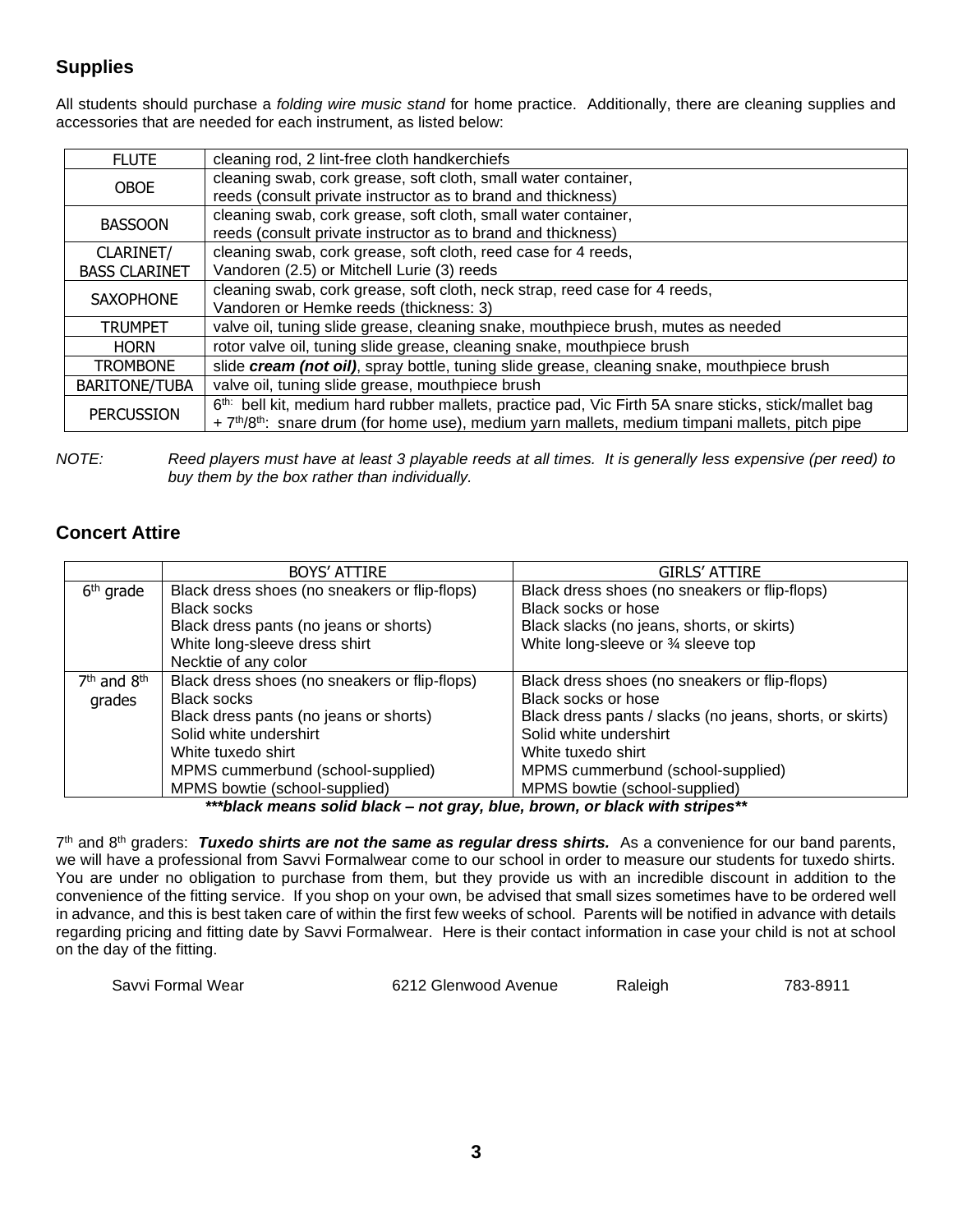# Policies and Procedures

#### **Instrument Storage**

Students are expected to take their instruments home daily in order to practice. During the school day, students may store their instruments in a personal storage space in the band room. Guidelines are:

- 1. Only band students are allowed in the band room and instrument storage rooms.
- 2. Lockers are to be used for storage of band instruments and other band-related materials only. Other school or personal property should be kept in school lockers, which are assigned by the student's homeroom teacher.
- 3. It is recommended that small, easily stolen/lost items be kept in the student's backpack.
- 4. Students are to use only the specific locker assigned to them.
- 5. Students are not to write on lockers, put stickers on lockers, or otherwise vandalize them in any way.
- 6. Trading or switching lockers may only occur with the permission of the director.
- 7. Instrument cases should be left in the lockers during class (not on the floor).
- 8. All band students and parents must complete a WCPSS Personal Property Waiver.

## **Class Materials**

Each day, every student is expected to have the following materials on his stand or at his seat when class begins.

- 1. Instrument
- 2. Instrument accessories (reeds, valve oil, mallets, etc.)
- 3. Band folder (provided by school)
- 4. Method book
	- a. 6<sup>th</sup> Grade Standard of Excellence, Book One
	- b. 7<sup>th</sup> Grade Standard of Excellence, Book Two
	- c. 8<sup>th</sup> Grade Standard of Excellence, Book Three
- 5. Music
- 6. Pencil
- 7. At least 10 sheets of blank notebook paper (in band folder)

## **SmartMusic / Academic Integrity**

Most of our playing assessments will be submitted through SmartMusic, a type of music practice and assessment software. All MPMS band students are required to have a subscription for home use. Limited use is available at school for students with financial or technical problems that prohibit a home subscription. More information about the software is available at [www.smartmusic.com.](http://www.smartmusic.com/) *New students and parents will be instructed regarding account setup within the first couple of weeks of school, as we will subscribe as a group*. When students create their accounts, they will be responsible for remembering their username and password for the entire year. It is expected that all students will submit only their own work. *Incidents of students submitting work that is not their own will be regarded as cheating, and disciplinary action will be taken. Violators will be required to perform all future assignments in person during class.*

#### **Music and Equipment**

All members of the band program should show the utmost respect for school-owned property that is provided for individual use. This includes music, instruments, percussion equipment, music stands, etc. Students are held financially responsible for the damage or loss of any school property that has been assigned to them. Large items such as instruments require checkout through an official WCPSS instrument loan form.

## **Performance Probation**

Any band member may be placed on performance probation as a result of excessive absences, excessive behavior problems, inadequate rehearsal participation, or lack of preparation on the concert music. A student placed on performance probation will not be allowed to perform until the probation has been lifted by the director. An alternate assignment may be given to replace the missed performance.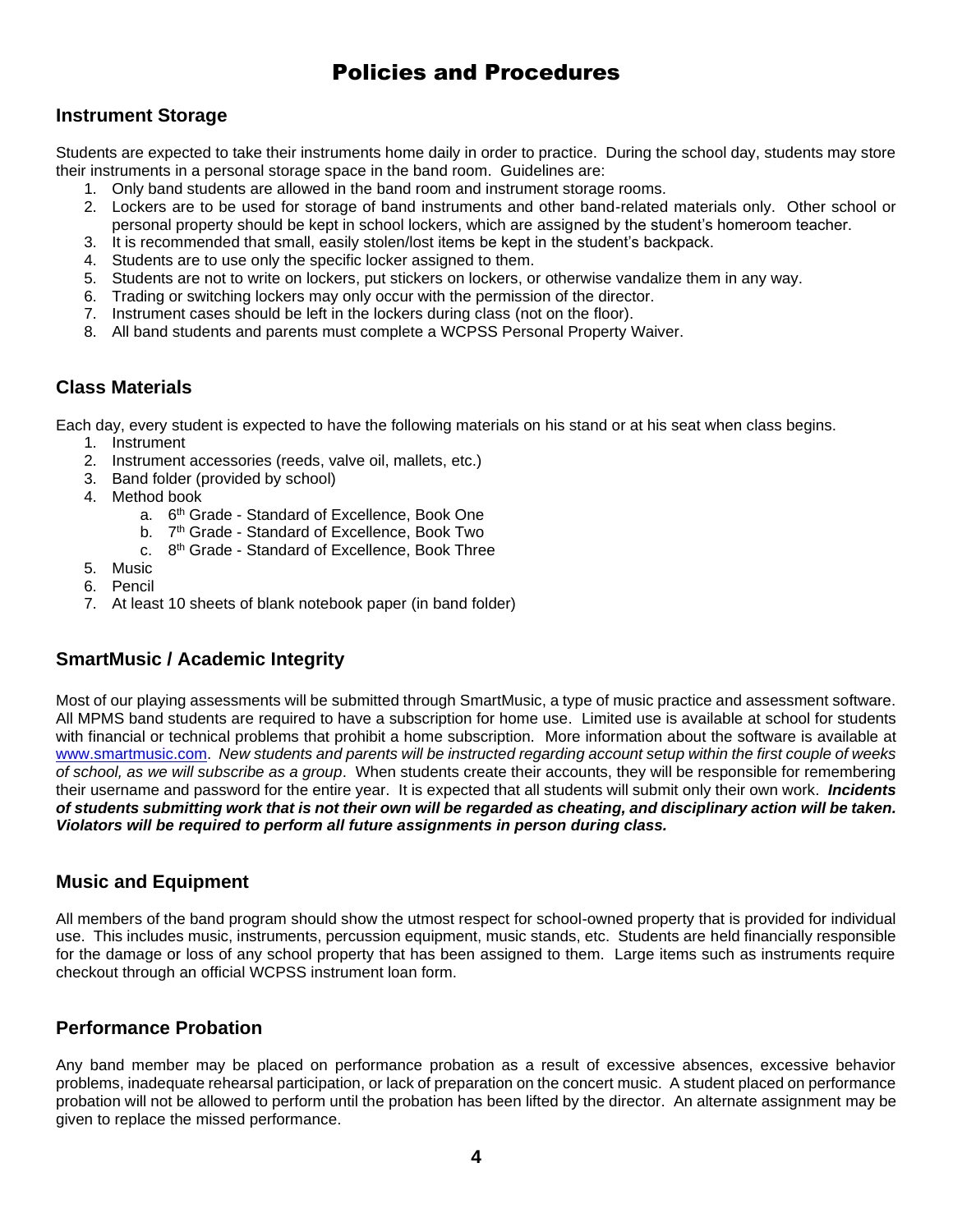## **Classroom Expectations**

These rules and procedures are designed to create a positive learning environment where students are able to learn and feel safe. Students who are unable to follow these basic rules and instructions may find themselves in silent lunch, parent conferences, administrative conferences, or even lose the privilege of being a member of the band.

- 1. Students are to enter the band room quietly and respectfully.
- 2. Students must be in their assigned seats with instrument and all materials within one minute after the official start time of class. This additional minute is to allow wind players to assemble instruments and percussionists to set up. It is not for socializing.
- 3. Daily instructions and rehearsal order will be on the board. Students are expected to prepare accordingly.
- 4. Students are not to warm up until the director starts the class. Students are allowed to play only under the teacher's direction for the duration of the class.
- 5. Students are to refrain from talking or other distractions and disruptions during rehearsal. If they wish to ask or answer a question, raising a hand is the appropriate way to signal the teacher.
- 6. Students are to remain engaged and participate actively during class. Work for other classes is not allowed during band class.
- 7. Students are not to have food, drink, candy, or gum in the classroom, except under special circumstances specified by the director or with written documentation of a medical condition. Clear water bottles with plain, non-flavored drinking water are acceptable, as long as trash is properly disposed of each day.
- 8. Students must respect the property of others.
	- a. Students should never touch or otherwise tamper with another student's instrument, accessories, case, or other band materials.
	- b. Student must respect the room equipment. The music stands are not to be used as desks, written on, leaned on, spun, or otherwise mistreated. The stands are designed for music and a pencil only. Violations will be treated as vandalism.
	- c. Percussion instruments are for percussionists only. Non-percussionists are not allowed to touch or move these instruments without specific permission from a director. This policy includes the piano.
- 9. Instruments must be stored on the proper shelves or cubicles, not on the floor.
- 10. Percussionists should cover the timpani and mallet instruments and put away all accessories before being dismissed.
- 11. Students are not to enter the band office without permission from the director.
- 12. Trash such as old reeds, reed cases, paper, etc., must be put into a garbage can before leaving the room.

## **Attendance**

Band members are expected to be present and prompt for all rehearsals and performance functions. The band's policy on excused absences parallels that of the Wake County Public School System and applies to required performances as well as daily class meetings. *Transportation issues, other homework or activities, and forgetting about a performance are not excusable reasons.* Absences shall be excused only in the following circumstances:

- 1. Illness or injury
- 2. Death in the family
- 3. Medical or dental appointment\*
- 4. Court appointment\*
- 5. Religious observance\*
- 6. Other pre-approved educational opportunities\*

#### **In order for an absence to be excused, parent documentation is required.** *For items marked with an asterisk (\*), parent documentation must be submitted well in advance.*

*Bold items on the band calendar are mandatory events – please plan ahead.* We purposefully limit the number of required events so that our band students can participate in many other activities. Because of this, concert performances should take precedence over more frequently scheduled activities such as club meetings, athletic practices or games, etc. *Students who do not prioritize concert performances should consider other elective course options.* We may also be performing for end-of-year awards assemblies, which would occur during the regular school day. Many of the dates on our calendar are determined by the North Carolina Bandmasters Association. Concert dates are subject to change based on the school calendar and schedule. If such changes occur, or if any other events arise, the director will notify parents as soon as possible via email.